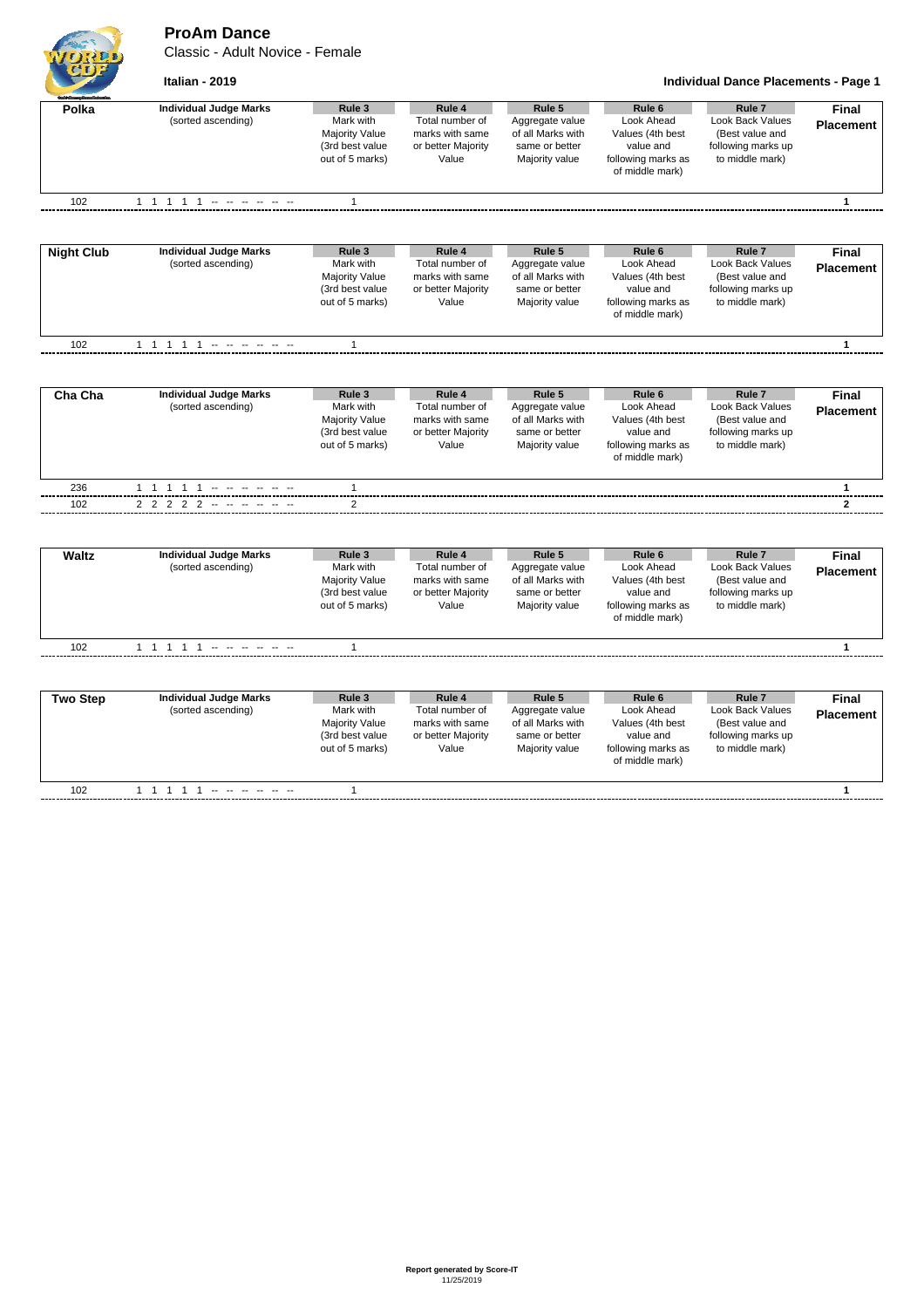## **ProAm Dance**

Classic - Adult Novice - Female

```
Italian - 2019 Individual Dance Placements - Page 2
```

| <b>East Coast</b><br>Swing | <b>Individual Judge Marks</b><br>(sorted ascending) | Rule 3<br>Mark with<br><b>Majority Value</b><br>(3rd best value<br>out of 5 marks) | Rule 4<br>Total number of<br>marks with same<br>or better Majority<br>Value | Rule 5<br>Aggregate value<br>of all Marks with<br>same or better<br>Majority value | Rule 6<br>Look Ahead<br>Values (4th best<br>value and<br>following marks as<br>of middle mark) | Rule <sub>7</sub><br>Look Back Values<br>(Best value and<br>following marks up<br>to middle mark) | <b>Final</b><br><b>Placement</b> |
|----------------------------|-----------------------------------------------------|------------------------------------------------------------------------------------|-----------------------------------------------------------------------------|------------------------------------------------------------------------------------|------------------------------------------------------------------------------------------------|---------------------------------------------------------------------------------------------------|----------------------------------|
| 102                        | <u>.</u> .                                          |                                                                                    |                                                                             |                                                                                    |                                                                                                |                                                                                                   |                                  |

| <b>West Coast</b><br>Swing | <b>Individual Judge Marks</b><br>(sorted ascending) | Rule 3<br>Mark with<br><b>Majority Value</b><br>(3rd best value<br>out of 5 marks) | Rule 4<br>Total number of<br>marks with same<br>or better Majority<br>Value | Rule 5<br>Aggregate value<br>of all Marks with<br>same or better<br>Majority value | Rule 6<br>Look Ahead<br>Values (4th best<br>value and<br>following marks as<br>of middle mark) | Rule <sub>7</sub><br>Look Back Values<br>(Best value and<br>following marks up<br>to middle mark) | Final<br><b>Placement</b> |
|----------------------------|-----------------------------------------------------|------------------------------------------------------------------------------------|-----------------------------------------------------------------------------|------------------------------------------------------------------------------------|------------------------------------------------------------------------------------------------|---------------------------------------------------------------------------------------------------|---------------------------|
| 102                        |                                                     |                                                                                    |                                                                             |                                                                                    |                                                                                                |                                                                                                   |                           |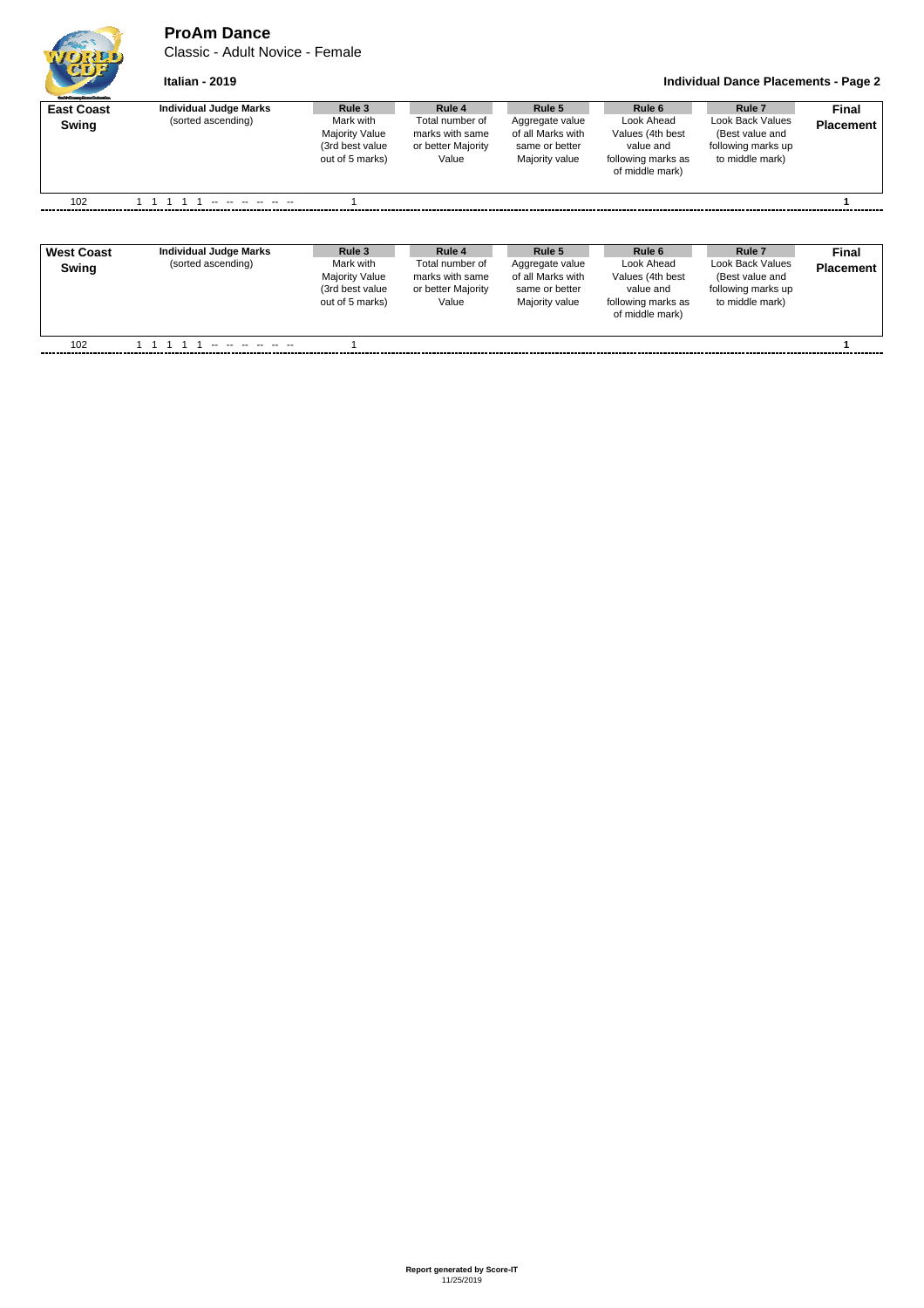## **ProAm Dance**

M - Movement T - Timing

Classic - Adult Novice - Female

|                   | Italian - 2019                                             |   |                         |                |                    |                                 |                |                |                          | <b>Penalties - Page 3</b> |
|-------------------|------------------------------------------------------------|---|-------------------------|----------------|--------------------|---------------------------------|----------------|----------------|--------------------------|---------------------------|
| <b>Triple Two</b> |                                                            |   |                         |                | <b>Judges</b>      |                                 |                |                |                          |                           |
|                   | $\overline{2}$                                             | 3 | $\overline{4}$          | 5              | 6                  | 7                               | $\overline{8}$ | $\overline{9}$ | 10                       | 11                        |
|                   | No penalties were applied in this dance.                   |   |                         |                |                    |                                 |                |                |                          |                           |
| Polka             |                                                            |   |                         |                | Judges             |                                 |                |                |                          |                           |
|                   | $\overline{2}$                                             | 3 | $\overline{4}$          | $\overline{5}$ | 6                  | 7                               | $\overline{8}$ | 9              | 10                       | $\overline{11}$           |
|                   | No penalties were applied in this dance.                   |   |                         |                |                    |                                 |                |                |                          |                           |
| <b>Night Club</b> |                                                            |   |                         |                | Judges             |                                 |                |                |                          |                           |
|                   | $\overline{2}$<br>1                                        | 3 | $\overline{4}$          | 5              | 6                  | $\overline{7}$                  | 8              | 9              | 10                       | 11                        |
|                   | No penalties were applied in this dance.                   |   |                         |                |                    |                                 |                |                |                          |                           |
| Cha Cha           | $\overline{2}$                                             | 3 | $\overline{4}$          | 5              | Judges             | $\overline{7}$                  | 8              | 9              | 10                       | 11                        |
|                   | No penalties were applied in this dance.                   |   |                         |                | 6                  |                                 |                |                |                          |                           |
| <b>Waltz</b>      | $\overline{2}$                                             | 3 | 4                       | 5              | <b>Judges</b><br>6 | 7                               | 8              | 9              | 10                       | 11                        |
|                   | No penalties were applied in this dance.                   |   |                         |                |                    |                                 |                |                |                          |                           |
| <b>Two Step</b>   |                                                            |   |                         |                | Judges             |                                 |                |                |                          |                           |
|                   | $\overline{2}$<br>No penalties were applied in this dance. | 3 | 4                       | $\overline{5}$ | $6\overline{6}$    | 7                               | 8              | 9              | 10                       | $\overline{11}$           |
| <b>East Coast</b> |                                                            |   |                         |                | Judges             |                                 |                |                |                          |                           |
| Swing             | $\overline{2}$                                             | 3 | $\overline{4}$          | 5              | 6                  | 7                               | 8              | 9              | 10                       | $\overline{11}$           |
|                   | No penalties were applied in this dance.                   |   |                         |                |                    |                                 |                |                |                          |                           |
| <b>West Coast</b> | $\overline{2}$<br>-1                                       | 3 | $\overline{\mathbf{4}}$ | 5              | <b>Judges</b><br>6 | $\overline{7}$                  | 8              | 9              | 10                       | 11                        |
| Swing             | No penalties were applied in this dance.                   |   |                         |                |                    |                                 |                |                |                          |                           |
| <b>Penalty</b>    | <b>Non-Conference Penalty Codes</b>                        |   |                         |                |                    | <b>Conference Penalty Codes</b> |                |                |                          |                           |
| <b>Codes</b>      | 1 Placement Reduction                                      |   | <b>Last Placement</b>   |                | Reasons            |                                 |                | Codes          |                          |                           |
|                   | C<br>- Costume and Appearance                              |   | P - Prop Use            |                |                    | Self Selected Music             |                | S              | - Single Lower Placement |                           |

B - Basic Pattern **D** - Dance Delivery Loss of Hat **Loss of Hat Q - Last Place** F - Courtesy & Floorcraft H - Costume Minimums Leaving the Dance Floor X - Full Disqualification A - Acceptable Behavior (Boots & Hats) E - Expulsion